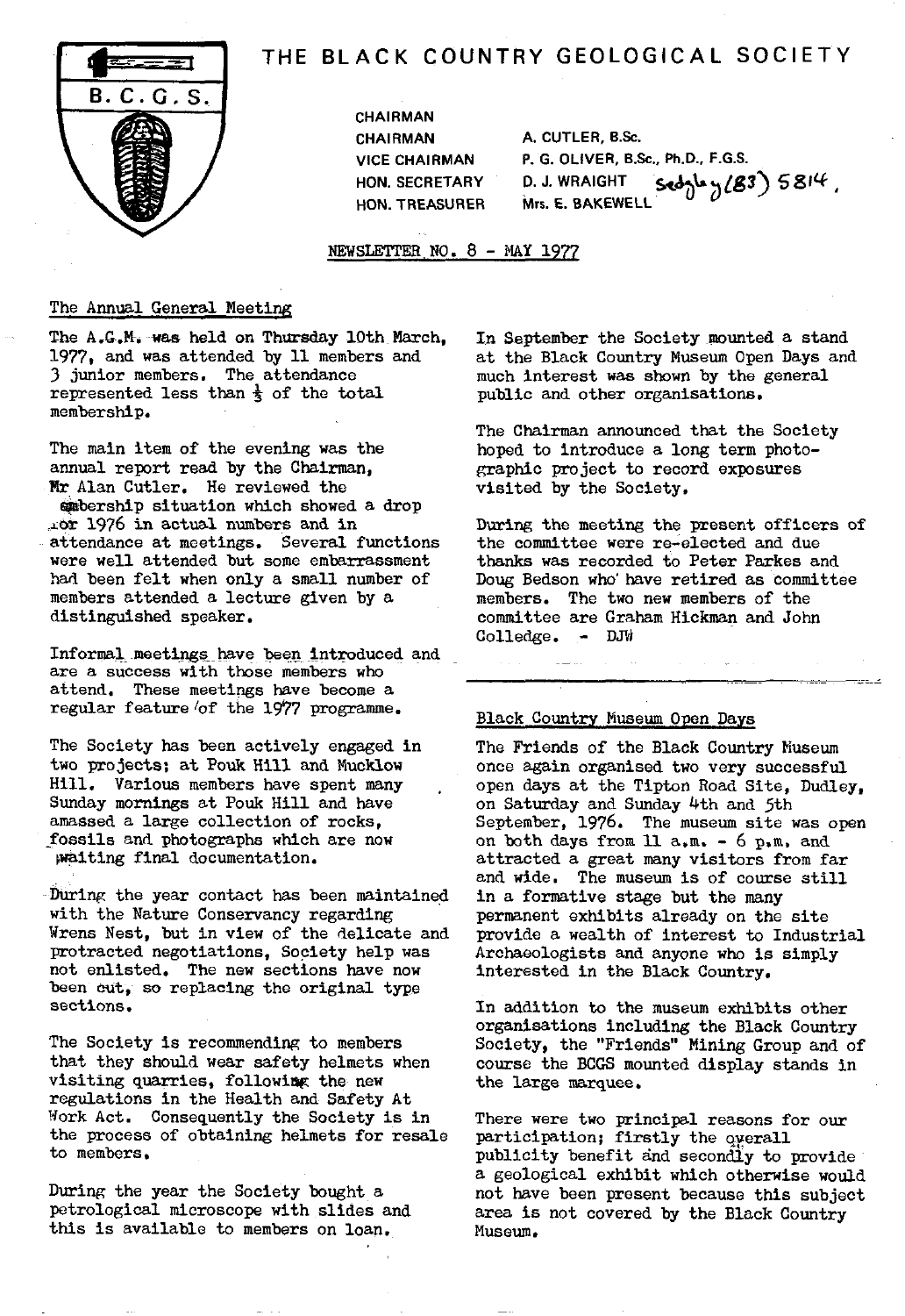The largest and central exhibit described Black Country geology in pictorial form together with a selection of represent-<br>ative fossils and rocks. The two other called The Story of the Earth. This ative fossils and rocks. The two other exhibits concentrated on Society work (Pouk Hill) and Society details, events, etc. position of the Earth within the solar

comment was generated and we hope that several new members will have been attracted. If nothing else the Society<br>has been firmly planted on the map and must be regarded as an integral part of the Black Country scene.  $-$  AC

#### London Trip

Society members and friends travelled by coach to London via the M1, after an unscheduled sight seeing tour the party arrived at South Kensington where small groups set off to their predetermined starting points for their tours of the museums.

The main places of interest were the Natural History Museum, the Geological Museum and the Science Museum.

The Natural History collection is housed in a magnificent building adorned inside and out with effigies of present day and extinct animals,

From the geological point the main centres of interest in the Natural History Museum were the Dept of Palaeontology and the Dept of Mineralogy. The museum's displays of fossils include spectacular specimens of dinosaurs, land mammals, giant fish, marine and flying reptiles and also the more familiar corals and brachiopods.

The Natural History Museum is also the home of the national collection of minerals, rock specimens and meteorites. The museum houses a collection of over 200,000 minerals representing 1700 mineral species. The display of meteorites includes the Cranbourne Iron Meteorite weighing 3.5 tonnes and was found in 1854 near Melbourne.

After what amounted to a lightning tour of the Natural History exhibits, some of the party then visited the Geological Museum which is the headquarters of the Institute of Geological Sciences. The museum exhibits include the National

The BCGS stand had three basic features. collection of gemstones, displays of<br>The largest and central exhibit described British Geology and the economic geology of the world. Also on show is a remark-<br>able exhibition of basic earth science exhibition contains some very fascinating<br>real and animated films which included the system, the origins of the elements, the A considerable amount of interest and oceans and the solar system. There was comment was generated and we hope that also film on the first million years of the Earth's formation. Continental drift<br>was explained quite extensively as were many other aspects of Earth Science. The spectacular films showing volcanic eruptions and lava flows attracted a great amount of interest as they vividly show geological processes in action today.

> With so many things to see in such a short time the journey home provided time for reflection on the exhibits that had to be passed over or needed more time to study them and for this reason it is to be hoped that the Society will repeat this most enjoyable trip some time in the future. - PP

### Social Evening - November 18th

As numbers continued to rise during the week of the social there was concern in the domestic backwaters about the sufficiency of food - however there was ample to satiate all extremes of appetite.

Thirty three people braved a cold foggy evening for the "delights" in store at The Old Mill - which proved to be a very good venue for an informal social evening. The room provided a pleasant atmosphere in which to socialise and the nearby location of liquid refreshment was an added advantage.

The raffle with its donated prizes brought in a much needed supplement to the funds, as did-the profits from the sale of the last few tickets. - MQ

#### Correction

Family Membership is £4.50 and not £4.00 as stated in the previous newsletter,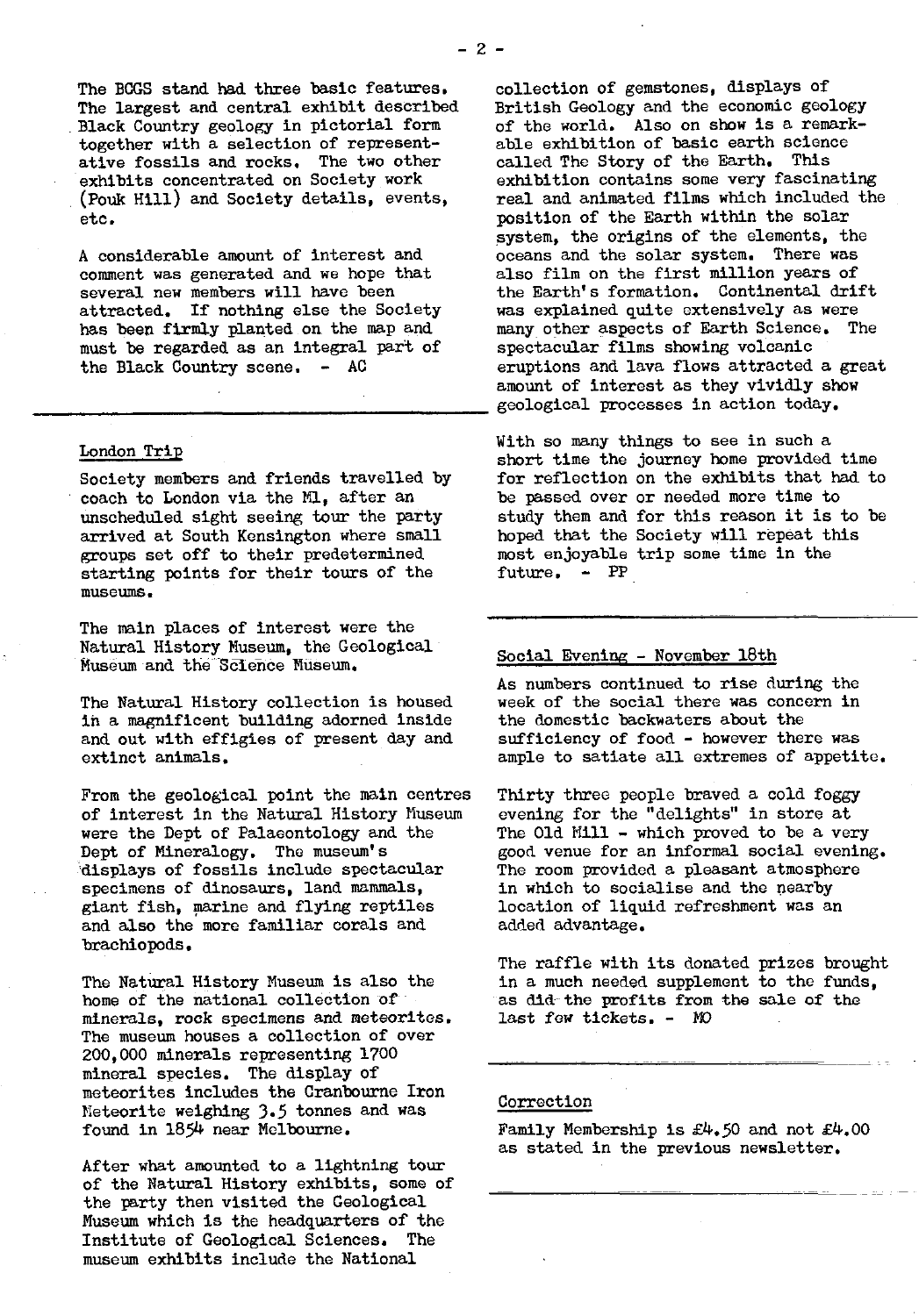#### Residential Field Course

The University of Leicester's Department of Adult Education is running a very interesting courses - 'Sedgwick's Snowdonia - Its Geology and Scenery'. 7 - 14 August 1977. The course is based on the Snowdonia National Park Study Centre at Maentwrog. Cost £46, For further details contact Pete Oliver or write direct to Director of Adult Education, Vaughan College, St Nicholas Circle, Leicester,

#### Programme of Events

- 'May 12th Informal Meeting Dudley Library 7.45 p.m. A discussion about the geology of the Ludlow area; in preparation for the forthcoming field trips
- May 15th Morning visit to Pouk Hill: Some final recording. Meet at entrance to tip at 10.30 a.m.
- May 22nd Field Trip 'The Ludlow Anticline' Leader W J Norton FGS. Meet Dudley Library 9.30 a.m. Bring a packed lunch.
- June 9th Informal Meeting Dudley Library 7.45 p.m.
- June 18th Saturday field trip. 'The Castleton Area'. Meet Dudley Library 9.00 a.m. Return by 8.00 p.m. Details below.
- June 30th Evening trip Mucklow Hill. An assessment of the work involved.  $^*$  Meet half way up the hill (at entrance to D & E stockyard and warehouse) 7.00 p.m.

July 7th Informal Meeting - Dudley Library.  $7.45$   $p_{\bullet}$ m.

- $I\psi^{\pi\pi}$   $\leftarrow$  Cotract end Vall July 17th Field Trip 'Aust Cliff and Hock Cliff'. Leader A Mathieson of Bristol Museum. Coach. Please book well in advance. Prices similar to Castleton trip. Leave Dudley Library 9,00 a.m. Return by 8.00 p.m.
- August 4th Informal meeting Dudley Library 7.45 p.m.
- August 14th Field trip\_to-the Cotswolds (possibly with members of Cheltenham Colleges Geological Society).
- September 4th Field trip-to Birch Coppice Opencast site. Morning only.
- eptember 22nd Lecture by T Pettigrew formerly of The British Antarctic Survey, now with Sunderland Museum. "An Expedition to South Georgia with the British Antarctic Survey".
- October 6th Informal Meeting Dudley Library.

October *Minner*<sup>15th</sup> Possible visit to Birmingham University Geology Department Museum: (Note change of dates)

November 1gth Social Evening.

December 8th Members Evening - Dudley Library. 'Travels in Iceland' Sheila Pitts.

#### Castleton Trip - June 18th

12 .....................

Please book your coach places immediately. Members £1.50. Children £1.00. Non - Members £2.00. Leaders:- P Whitehead and D Bedson. Bring a packed lunch.

Note also there is another coach trip on July 17th. It is essential that the Hon Sec has bookings well in advance for all coach trips. Please let him know now. Tel.Sedgley 5814.

Lecture: Colin Knipe B.Sc. F.G.S.

The Faults and Folds of the South Staffs

Coalfield - Thursday 17th February 1977

The South Staffs coalfield is crossed by a large number of faults and has been affected by some folding, but most of these features are underground and go undetected by the average Blackcountryman.

 $\,\rm (\,\,1842$  The Dudley and Midland Geological Society produced the first geological maps of the area and this work was incorporated in the first published maps of the area. At that time the work must have been much easier than it is today because much more of the area was accessible and not covered by the present day housing and industry. At that time there were also many mines in operation which allowed access to the underground features. Todays geologists have a much harder task and have to rely on the records kept by the early miners.